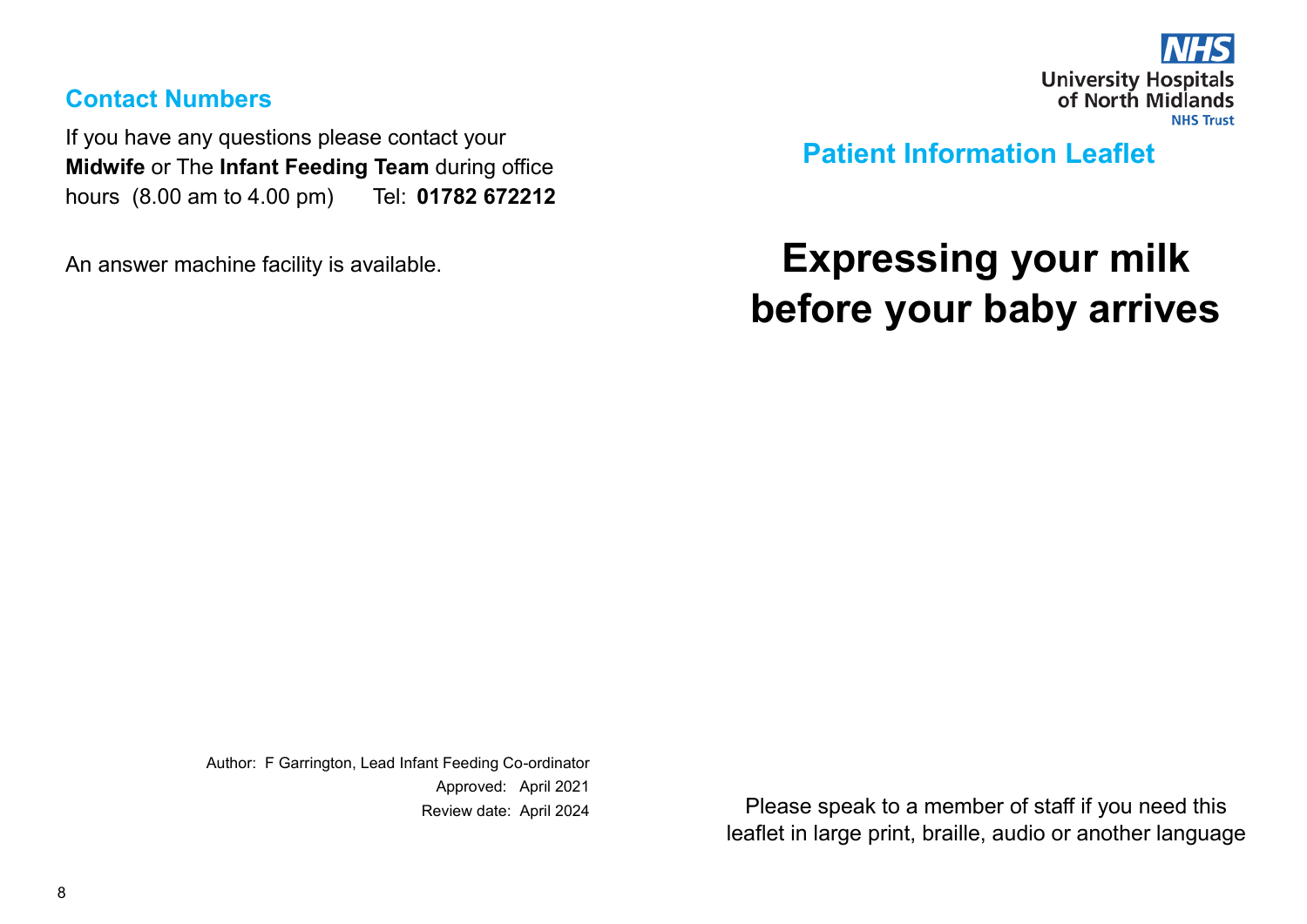#### **Introduction**

This leaflet is intended to provide you with general information and advice regarding expressing your milk before your baby arrives.

It is not meant to replace the discussion between you and your Doctor/Midwife but may act as a starting point for discussion.

If after reading it you have any concerns or require further explanation, please discuss this with a member of the Midwifery Team .

#### **Antenatal expressing of colostrum**

- Colostrum (your first milk) provides vital nutrients that helps to fight infection and prevent allergy.
- Antenatal expressing of colostrum means expressing during the final few weeks of your pregnancy.
- This has been shown to be useful in helping mothers to feel more confident about breastfeeding as well as providing colostrum before your baby arrives. It also reduces the need to give formula to a breast fed baby.
- Scientific studies indicate that exclusive breastfeeding give your baby the healthiest start in life.

#### **Bringing the colostrum into hospital**

To transport your frozen colostrum, place the syringes in a cool bag with freezer blocks.

Hand this to your Midwife when you arrive in Hospital. There is a designated freezer on the Maternity Unit.

If the birth is imminent we can place it in the fridge, otherwise, we will keep it frozen until needed.

## **Defrosting**

Please remind staff that you have antenatal colostrum.

If we need the colostrum quickly, we can defrost it using gentle warming. The colostrum then needs to be used straight away.

It can also be defrosted slowly in the fridge but then must be used with 24 hours.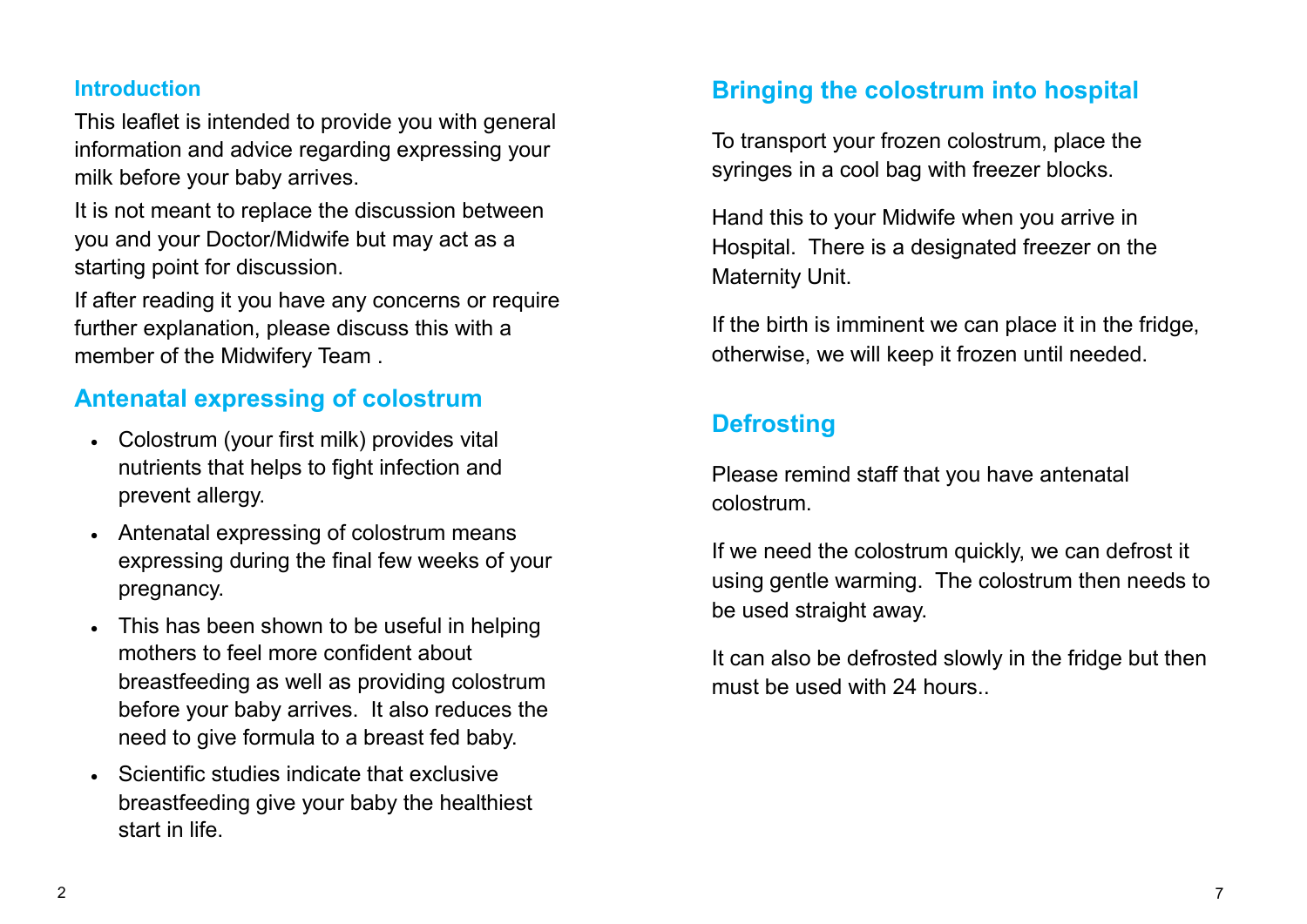• Breast pumps are not suitable for antenatal expressing.

> Visit unicef.org.uk/BabyFriendly and search for Hand-expression.

The amount of colostrum collected varies greatly between mothers but it does start to increase as you continue.

If you are unable to get any colostrum do not worry as this will not reflect your supply once baby arrives.

### **Storing your colostrum**

Any colostrum you collect should be refrigerated and then frozen within 24 hours.

You can use the same syringe twice, but store the colostrum in the syringe between uses in the refrigerator and always freeze within 24 hours. So, if you express in the morning, place the syringe containing colostrum in the fridge and then use the same syringe in the evening and then freeze it.

Place the syringes in a zip lock bag and freeze at  $-18^{\circ}$ C and label clearly with:

- Your name
- Your Hospital number
- The date and time the colostrum was expressed.
- Pregnant women produce colostrum from around 16 weeks, as the body prepares for the baby.
- Colostrum is present even if you do not leak any.
- It is safe to express the colostrum by using your hand from around 36 to 37 weeks of pregnancy.

## **The benefits of expressing your colostrum**

Mothers who have expressed milk before their baby arrives have said that it gives them confidence to know how their bodies work and they felt better prepared to hand express once their baby arrived.

It also reduces the need to give formula.

Reasons for antenatal expressing include:

- Reduction of type 2 diabetes in later life for ladies who suffer with gestational diabetes, and a reduction in occurrence of diabetes in the baby's lifetime.
- If your baby has a cleft palate and is unable to feed normally.
- If you have a history of previous breast surgery.
- Low confidence with breastfeeding.
- Multiple births (twins, etc).
- A baby who we know is going to be born preterm.
- A baby who will need surgery.
- A baby who will require additional care.